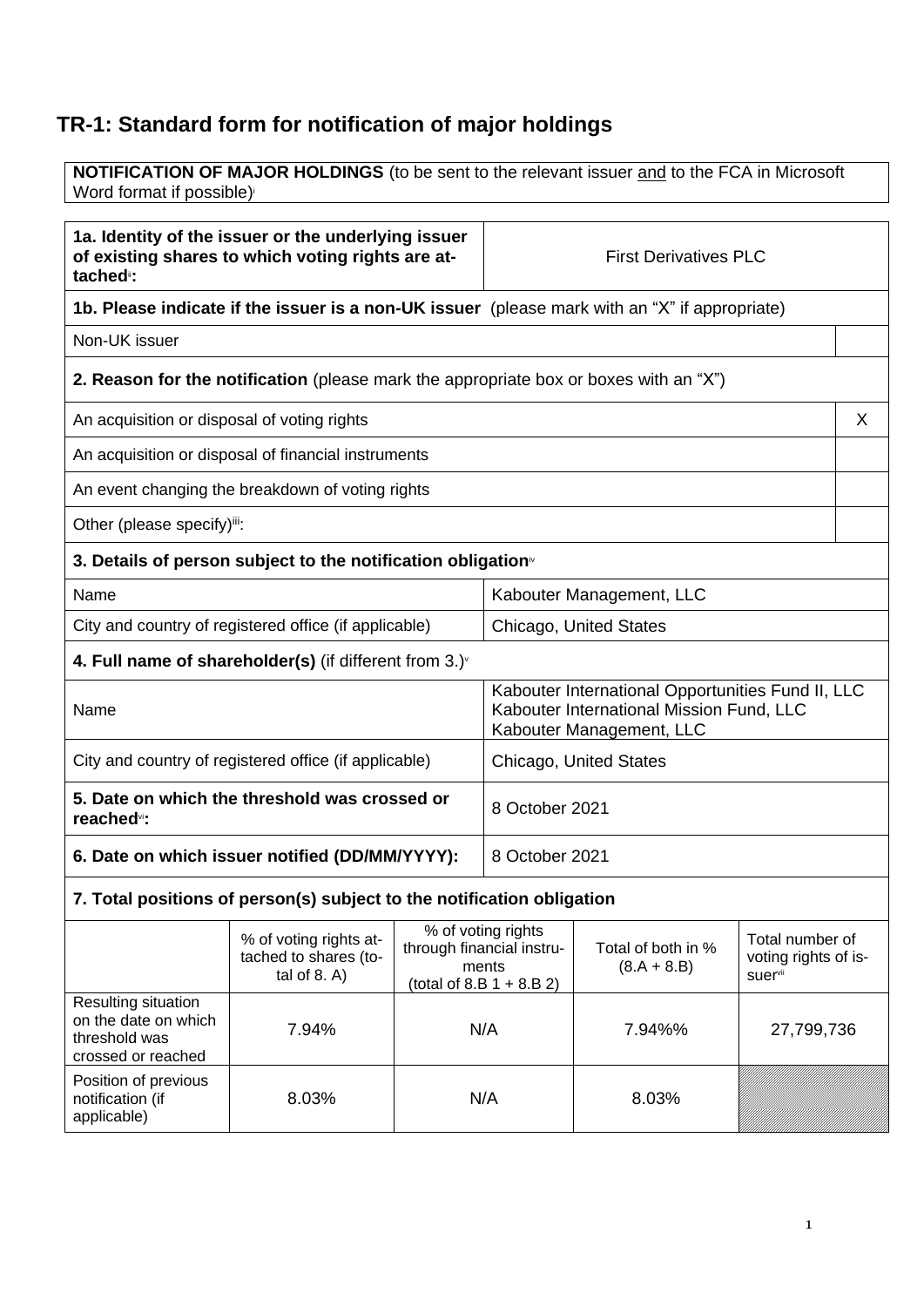**8. Notified details of the resulting situation on the date on which the threshold was crossed or reached**viii

## **A: Voting rights attached to shares**

| $A: VOMQ \cup Q \cup Q \cup Q \cup Q \cup Q \cup Q \cup Q \cup Q$ |                                                               |                                                                       |                                                               |                                                                       |
|-------------------------------------------------------------------|---------------------------------------------------------------|-----------------------------------------------------------------------|---------------------------------------------------------------|-----------------------------------------------------------------------|
| Class/type of<br>shares                                           | Number of voting rightsix                                     |                                                                       | % of voting rights                                            |                                                                       |
| ISIN code (if possible)                                           | <b>Direct</b><br>(Art 9 of Directive<br>2004/109/EC) (DTR5.1) | <b>Indirect</b><br>(Art 10 of Directive<br>2004/109/EC)<br>(DTR5.2.1) | <b>Direct</b><br>(Art 9 of Directive<br>2004/109/EC) (DTR5.1) | <b>Indirect</b><br>(Art 10 of Directive<br>2004/109/EC)<br>(DTR5.2.1) |
| Ordinary shares<br><b>ISIN: GB0031477770</b>                      | 123,095                                                       | 2,084,402                                                             | 0.44%                                                         | 7.50%                                                                 |
|                                                                   |                                                               |                                                                       |                                                               |                                                                       |
|                                                                   |                                                               |                                                                       |                                                               |                                                                       |
| <b>SUBTOTAL 8. A</b>                                              | 2,207,497                                                     |                                                                       | 7.94%                                                         |                                                                       |

| B 1: Financial Instruments according to Art. 13(1)(a) of Directive 2004/109/EC (DTR5.3.1.1 (a)) |                               |                                         |                                                                                                        |                    |
|-------------------------------------------------------------------------------------------------|-------------------------------|-----------------------------------------|--------------------------------------------------------------------------------------------------------|--------------------|
| Type of financial in-<br>strument                                                               | <b>Expiration</b><br>$date^x$ | Exercise/<br><b>Conversion Periodxi</b> | <b>Number of voting rights</b><br>that may be acquired if<br>the instrument is<br>exercised/converted. | % of voting rights |
| N/A                                                                                             | N/A                           | N/A                                     | N/A                                                                                                    | N/A                |
|                                                                                                 |                               |                                         |                                                                                                        |                    |
|                                                                                                 |                               |                                         |                                                                                                        |                    |
|                                                                                                 |                               | <b>SUBTOTAL 8. B 1</b>                  | N/A                                                                                                    | N/A                |

| B 2: Financial Instruments with similar economic effect according to Art. 13(1)(b) of Directive<br>2004/109/EC (DTR5.3.1.1 (b)) |                                        |                                               |                                                     |                            |                    |
|---------------------------------------------------------------------------------------------------------------------------------|----------------------------------------|-----------------------------------------------|-----------------------------------------------------|----------------------------|--------------------|
| <b>Type of financial</b><br>instrument                                                                                          | <b>Expiration</b><br>date <sup>x</sup> | Exercise/<br><b>Conversion Pe-</b><br>riod xi | <b>Physical or</b><br>cash<br><b>settlement</b> xii | Number of<br>voting rights | % of voting rights |
| N/A                                                                                                                             | N/A                                    | N/A                                           | N/A                                                 | N/A                        | N/A                |
|                                                                                                                                 |                                        |                                               |                                                     |                            |                    |
|                                                                                                                                 |                                        |                                               |                                                     |                            |                    |
|                                                                                                                                 |                                        |                                               | <b>SUBTOTAL</b><br>8.B.2                            | N/A                        | N/A                |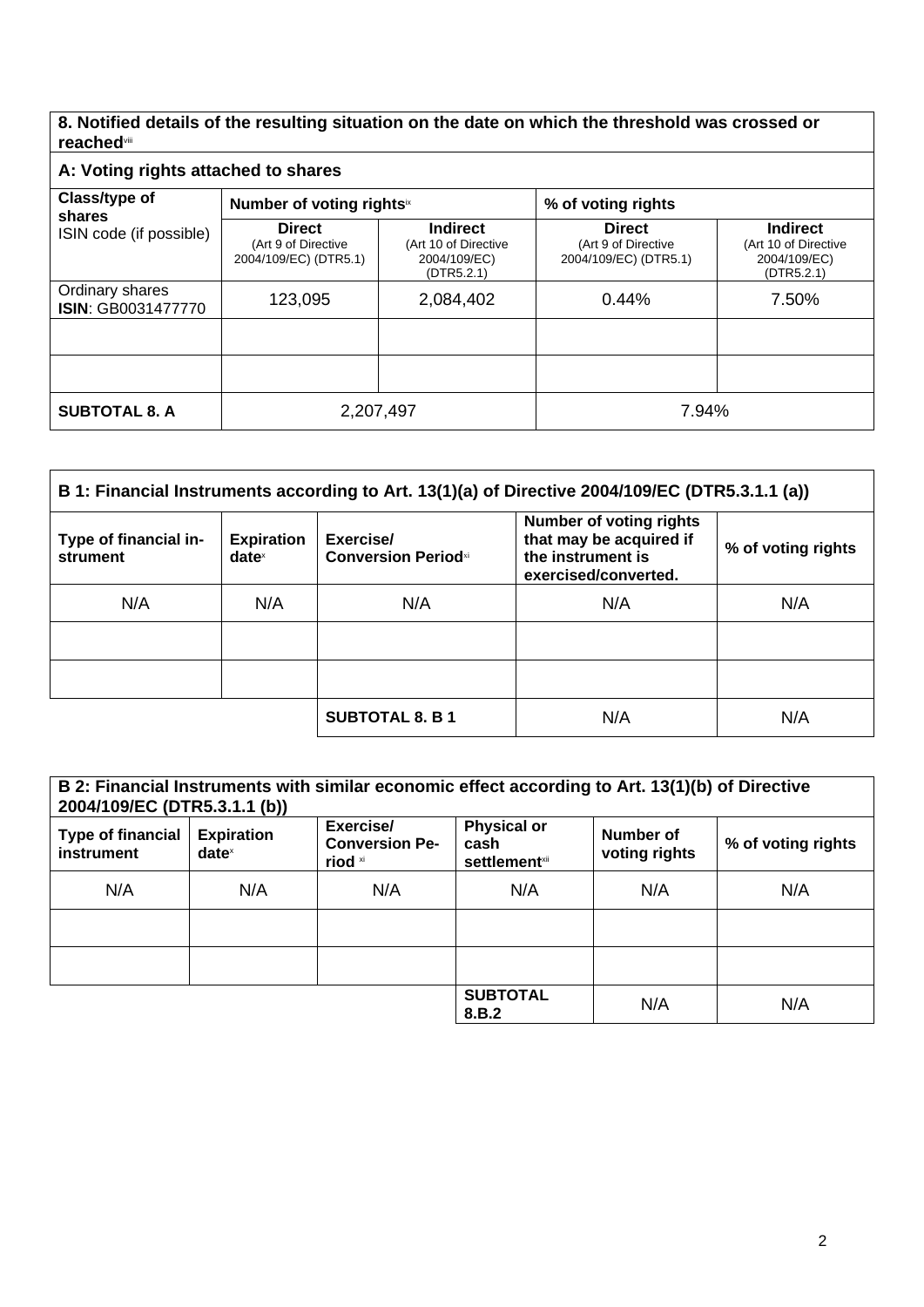### **9. Information in relation to the person subject to the notification obligation** (please mark the applicable box with an "X")

Person subject to the notification obligation is not controlled by any natural person or legal entity and does not control any other undertaking(s) holding directly or indirectly an interest in the (underlying) issuerxiii

Full chain of controlled undertakings through which the voting rights and/or the financial instruments are effectively held starting with the ultimate controlling natural person or legal entityxiv (please add additional rows as necessary)

| Namexv                                                         | % of voting rights if it<br>equals or is higher<br>than the notifiable<br>threshold | % of voting rights<br>through financial in-<br>struments if it equals<br>or is higher than the<br>notifiable threshold | Total of both if it<br>equals or is higher<br>than the notifiable<br>threshold |
|----------------------------------------------------------------|-------------------------------------------------------------------------------------|------------------------------------------------------------------------------------------------------------------------|--------------------------------------------------------------------------------|
| Peter Zaldivar                                                 |                                                                                     |                                                                                                                        |                                                                                |
| Kabouter Holdings Inc.                                         |                                                                                     |                                                                                                                        |                                                                                |
| Kabouter Management,<br><b>LLC</b>                             |                                                                                     |                                                                                                                        |                                                                                |
| Kabouter International<br>Opportunities Fund II,<br><b>LLC</b> | 7.32%                                                                               | N/A                                                                                                                    | 7.32%                                                                          |
|                                                                |                                                                                     |                                                                                                                        |                                                                                |
| Peter Zaldivar                                                 |                                                                                     |                                                                                                                        |                                                                                |
| Kabouter Holdings Inc.                                         |                                                                                     |                                                                                                                        |                                                                                |
| Kabouter Management,<br><b>LLC</b>                             |                                                                                     |                                                                                                                        |                                                                                |
| Kabouter International<br>Mission Fund, LLC                    |                                                                                     |                                                                                                                        |                                                                                |
|                                                                |                                                                                     |                                                                                                                        |                                                                                |
| Peter Zaldivar                                                 |                                                                                     |                                                                                                                        |                                                                                |
| Kabouter Holdings Inc.                                         |                                                                                     |                                                                                                                        |                                                                                |
| Kabouter Management,<br><b>LLC</b>                             |                                                                                     |                                                                                                                        |                                                                                |

| 10. In case of proxy voting, please identify:       |     |  |
|-----------------------------------------------------|-----|--|
| Name of the proxy holder                            | N/A |  |
| The number and % of voting rights held              | N/A |  |
| The date until which the voting rights will be held | N/A |  |

#### **11. Additional information**xvi

X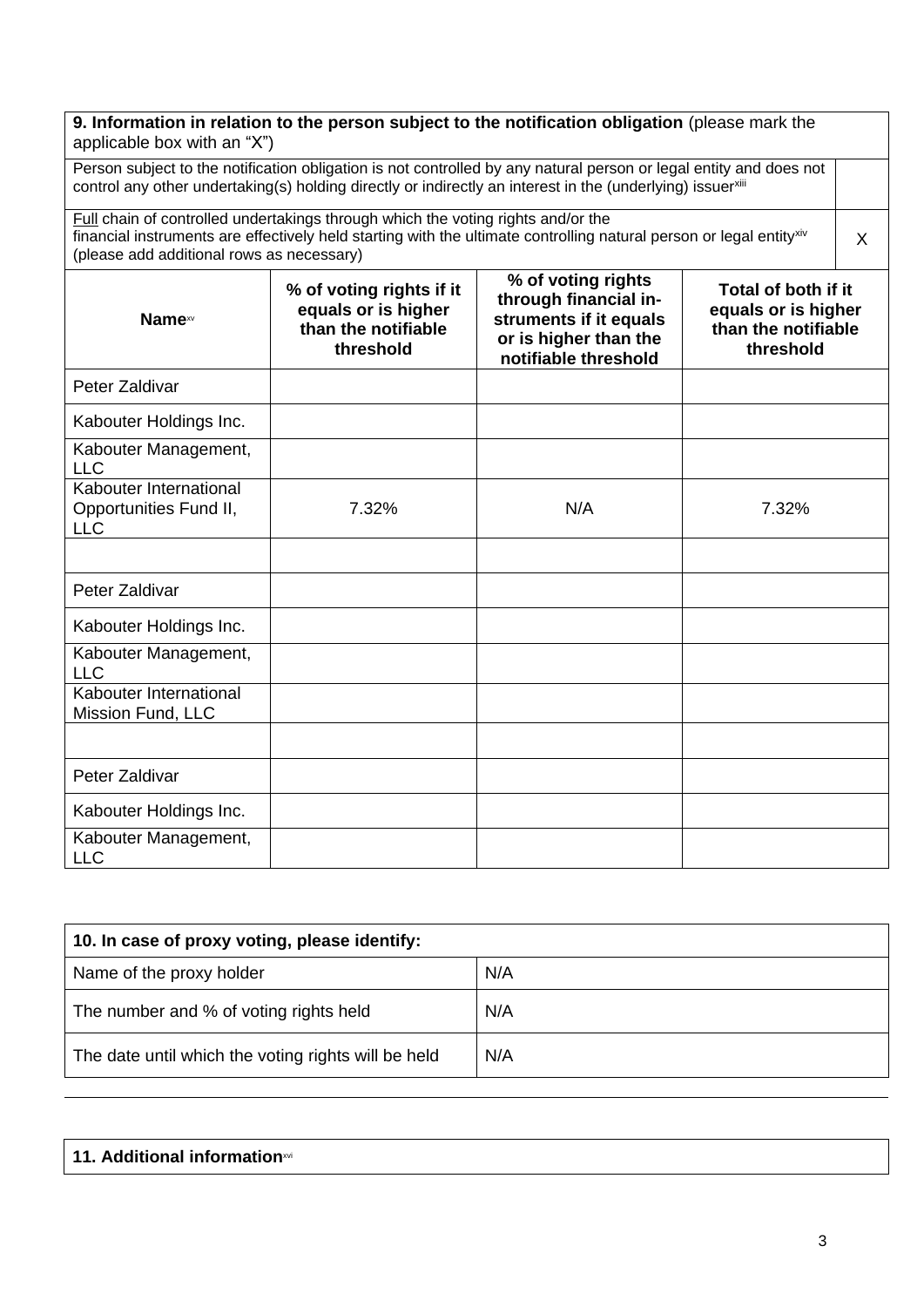Peter Zaldivar is the majority stockholder in Kabouter Holdings Inc., which is the holding company of Kabouter Management, LLC. Kabouter Management, LLC acts as the investment adviser to Kabouter International Opportunities Fund II, LLC and Kabouter International Mission Fund, LLC.

|                    | <b>Place of completion</b>   Chicago, United States |
|--------------------|-----------------------------------------------------|
| Date of completion | 8 October 2021                                      |
|                    |                                                     |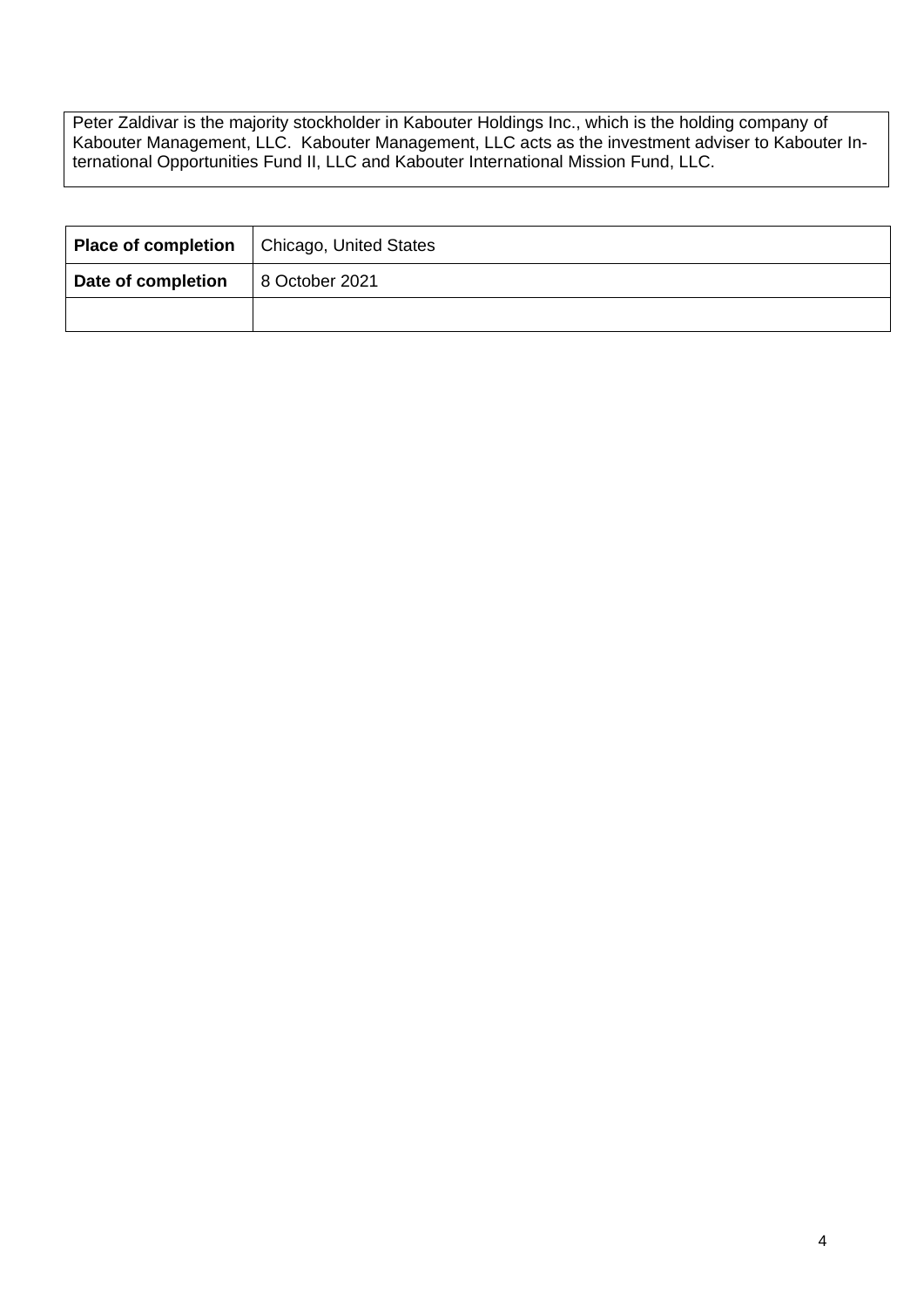#### **Notes**

*i* Please note that national forms may vary due to specific national legislation (Article 3(1a) of Directive *2004/109/EC) as for instance the applicable thresholds or information regarding capital holdings.*

*ii Full name of the legal entity and further specification of the issuer or underlying issuer, provided it is reliable and accurate (e.g. address, LEI, domestic number identity). Indicate in the relevant section whether the issuer is a non UK issuer.*

*iii Other reason for the notification could be voluntary notifications, changes of attribution of the nature of the holding (e.g. expiring of financial instruments) or acting in concert.*

*iv This should be the full name of (a) the shareholder; (b) the natural person or legal entity acquiring, disposing of or exercising voting rights in the cases provided for in DTR5.2.1 (b) to (h)/ Article 10 (b) to (h) of Directive 2004/109/EC; (c) all parties to the agreement referred to in Article 10 (a) of Directive 2004/109/EC (DTR5.2.1 (a)) or (d) the holder of financial instruments referred to in Article 13(1) of Directive 2004/109/EC (DTR5.3.1).*

*As the disclosure of cases of acting in concert may vary due to the specific circumstances (e.g. same or different*  total positions of the parties, entering or exiting of acting in concert by a single party) the standard form does not *provide for a specific method how to notify cases of acting in concert.*

*In relation to the transactions referred to in points (b) to (h) of Article 10 of Directive 2004/109/EC (DTR5.2.1 (b) to (h)), the following list is provided as indication of the persons who should be mentioned:*

*- in the circumstances foreseen in letter (b) of Article 10 of that Directive (DTR5.2.1 (b)), the natural person or legal entity that acquires the voting rights and is entitled to exercise them under the agreement and the natural person or legal entity who is transferring temporarily for consideration the voting rights;*

*- in the circumstances foreseen in letter (c) of Article 10 of that Directive (DTR5.2.1 (c)), the natural person or legal entity holding the collateral, provided the person or entity controls the voting rights and declares its intention of exercising them, and natural person or legal entity lodging the collateral under these conditions;*

*- in the circumstances foreseen in letter (d) of Article 10 of that Directive (DTR5.2.1 (d)), the natural person or legal entity who has a life interest in shares if that person or entity is entitled to exercise the voting rights attached to the shares and the natural person or legal entity who is disposing of the voting rights when the life interest is created;*

*- in the circumstances foreseen in letter (e) of Article 10 of that Directive (DTR5.2.1 (e)), the controlling natural person or legal entity and, provided it has a notification duty at an individual level under Article 9 (DTR 5.1), under letters (a) to (d) of Article 10 of that Directive (DTR5.2.1 (a) to (d)) or under a combination of any of those situations, the controlled undertaking;*

*- in the circumstances foreseen in letter (f) of Article 10 of that Directive (DTR5.2.1 (f)), the deposit taker of the shares, if he can exercise the voting rights attached to the shares deposited with him at his discretion, and the depositor of the shares allowing the deposit taker to exercise the voting rights at his discretion;*

*- in the circumstances foreseen in letter (g) of Article 10 of that Directive (DTR5.2.1 (g)), the natural person or legal entity that controls the voting rights;*

*- in the circumstances foreseen in letter (h) of Article 10 of that Directive (DTR5.2.1 (h)), the proxy holder, if he can exercise the voting rights at his discretion, and the shareholder who has given his proxy to the proxy holder allowing the latter to exercise the voting rights at his discretion (e.g. management companies).*

*<sup>v</sup> Applicable in the cases provided for in Article 10 (b) to (h) of Directive 2004/109/EC (DTR5.2.1 (b) to (h). This should be the full name of the shareholder who is the counterparty to the natural person or legal entity referred to in Article 10 of that Directive (DTR5.2) unless the percentage of voting rights held by the shareholder is lower than the lowest notifiable threshold for the disclosure of voting rights holdings in accordance with national practices (e.g. identification of funds managed by management companies).*

*vi The date on which threshold is crossed or reached should be the date on which the acquisition or disposal took place or the other reason triggered the notification obligation. For passive crossings, the date when the corporate event took effect.*

*vii The total number of voting rights shall be composed of all the shares, including depository receipts representing shares, to which voting rights are attached even if the exercise thereof is suspended.*